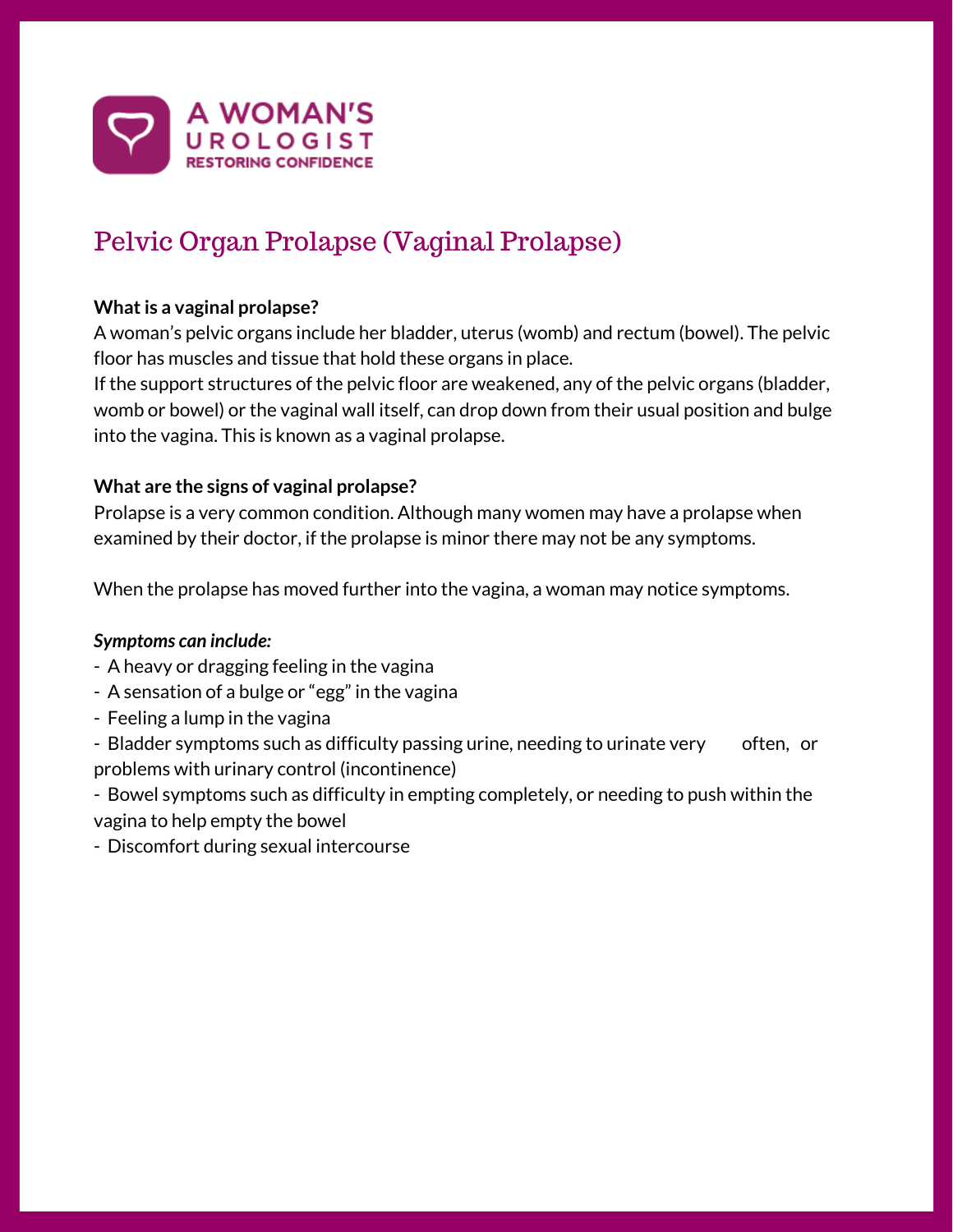# **What causes vaginal prolapse?**

Pregnancy and childbirth is a major cause of prolapse, due to damage to the pelvic floor supports. Over 1 in 3 women who have been pregnant will have some level of prolapse. However only about 1 in 9 women will need surgery for prolapse over their lifetime.

The pelvic floor can also be weakened by age and after menopause, so prolapse related to pregnancy may only become noticeable years and even decades later.

Other risk factors include any conditions that increase pressure on the pelvic floor:

- Being overweight
- Often being constipated and needing to strain to use your bowels
- Regularly lifting heavy things
- Coughing frequently

## **Which pelvic organs can be affected by prolapse?**

A prolapse can affect any of the pelvic organs, and any part of the vagina. Many women can have prolapse affecting more than one part of the vagina at the same time.

Prolapse of the bladder is the most common and affects the front wall of the vagina. The uterus can bulge down from the top of the vagina, and in women who have had a hysterectomy the vaginal wall in this area can still bulge down. If the rectum loses its support, the back wall of the vagina is affected.

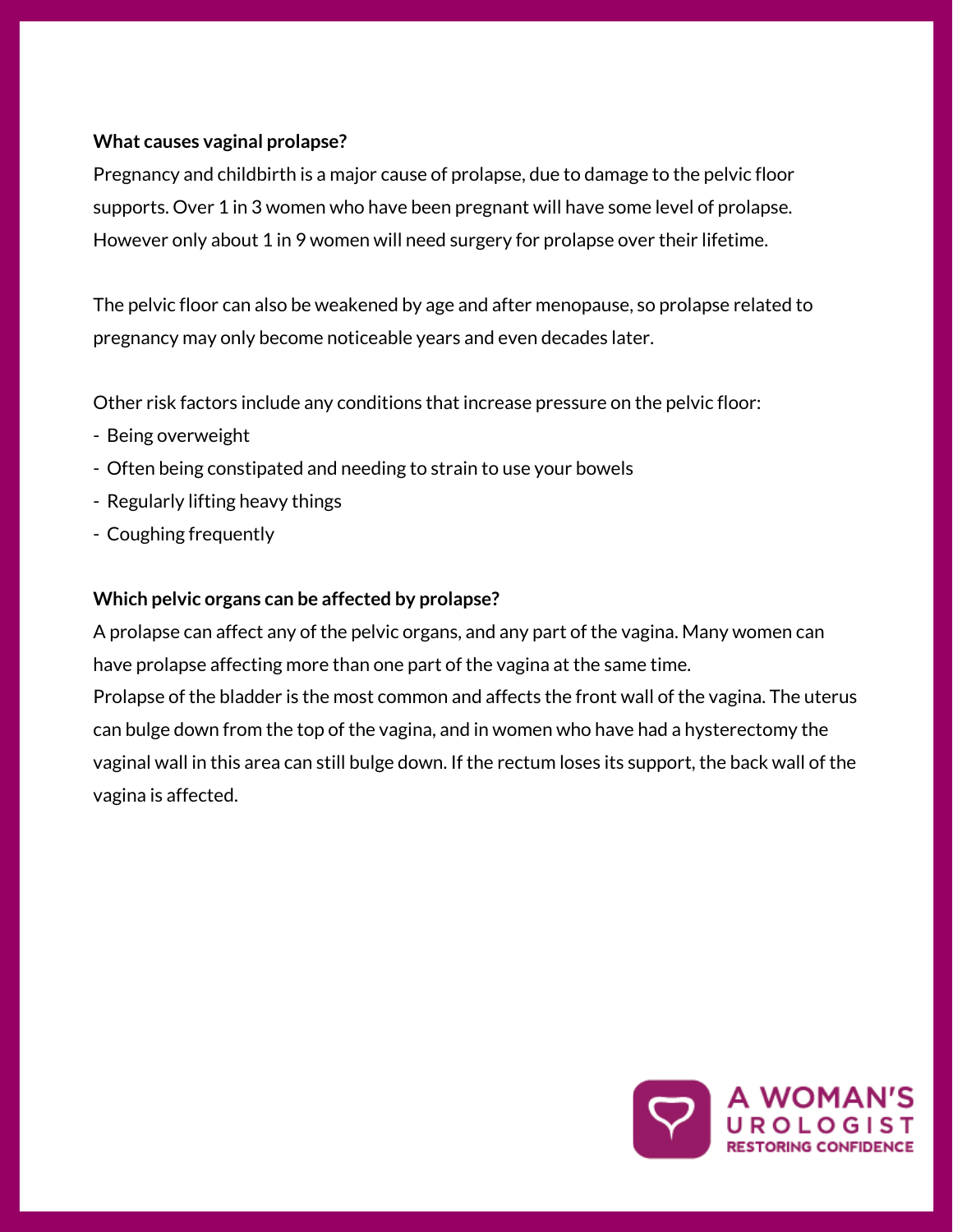## **How is prolapse diagnosed?**

Your GP or Woman's Urologist will ask you questions about your symptoms and health. You may then have an examination of the pelvic area and vagina. You may be asked to push down or cough during the examination to work out which area of the vagina is affected, how far the prolapse is coming down, and if there is any bladder leakage. A prolapse is often diagnosed for the first time during the examination for a routine PAP test.

#### **How is prolapse treated?**

Prolapse can be managed conservatively or with surgery. Your Woman's Urologist will spend time going through the different options with you, and will recommend the best way to manage your prolapse.

## *Conservative (non-surgical) treatment options:*

- Do nothing

- Who?If your prolapse doesn't bother you, and it is not causing any harm, it is safe to do nothing.

- Success: To help stop your prolapse from getting worse, avoid heavy lifting, straining (e.g. constipation) and putting on weight.

- Pessary

- How? Pessaries are devices that can be placed inside the vagina to support your prolapse. They need to fitted correctly, and can sometimes require some trial and error to find your perfect fit.

- Success: Pessaries can help relieve your symptoms, and are a good option if you want to delay or avoid surgery (e.g. you are planning more children, or you have a medical problem that may make surgery risky)

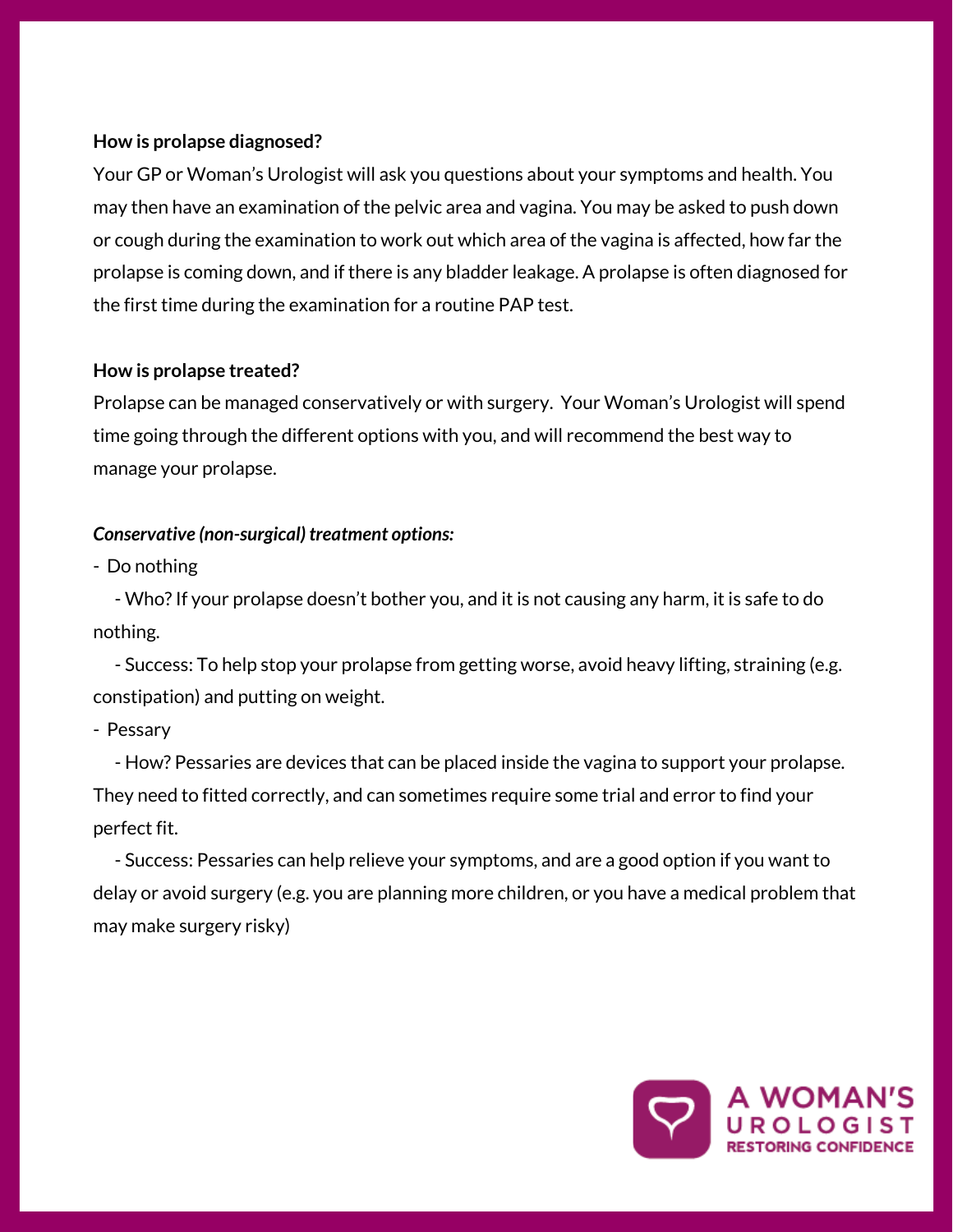## - Pelvic floor exercises

- How? Pelvic floor exercises (Kegel exercises) help strengthen your pelvic floor muscles. Time, motivation and good technique is required, and great results can be achieved under the supervision of a specialised pelvic floor physiotherapist.

- Success: May help improve or prevent early prolapse.

## *Surgical treatment options:*

The best surgery for you will depend on several things like your age, general health, previous surgeries, and the type and stage of your prolapse. Every woman is different, and every repair will be slightly different. There are two types of prolapse surgery: reconstructive surgery or vaginal closure surgery.

#### *Reconstructive Surgical Repair*

- Vaginal approach

- How? A small incision is made in the vagina, the vaginal wall is separated from the prolapsed organ (bladder or rectum), and stitches are used to repair the weakened vaginal wall to give the organ better support. Sutures may be placed through the top of the vagina and attached to the strong ligaments in the pelvis to hold up the uterus or vaginal vault.

- Success: 75-80%

- Abdominal approach (through an abdominal incision)

- How? An incision is made in the lower abdomen, and the uterus or vagina is brought higher up into the pelvis and attached to the sacrum, sometimes using a special mesh. This procedure is called a sacrocolpopexy.

- Success: 90-95%

- Keyhole surgery (laparoscopic or robotic)

- How? Similar to the abdominal approach, the uterus/vagina is held up out of the pelvis by sutures or mesh attached to the sacrum. This can all be done through very small keyhole incisions, meaning the recovery is faster and the scars are smaller.

- Success: 90-95%